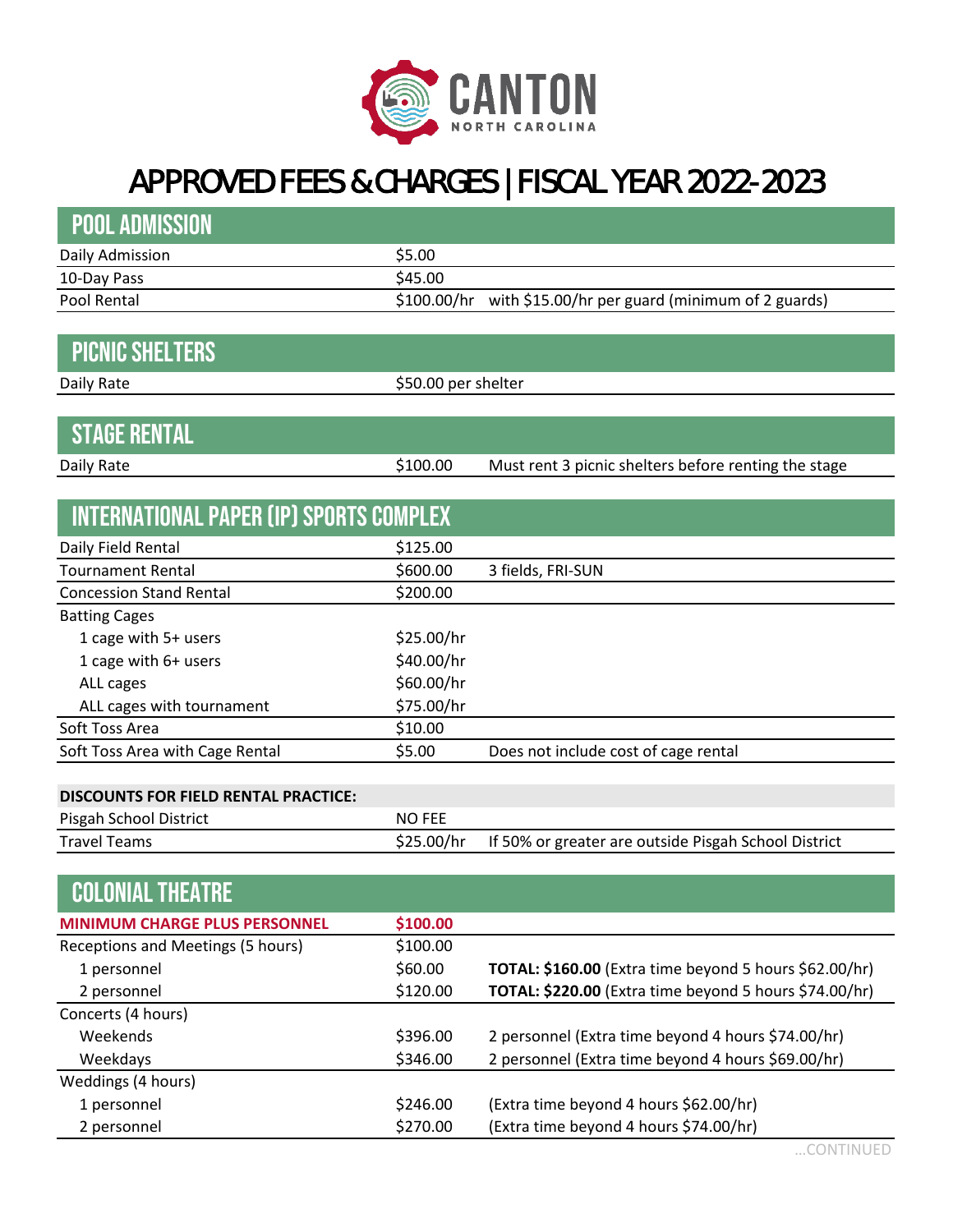| <b>DISCOUNTS:</b>                         |                     |                                                      |          |
|-------------------------------------------|---------------------|------------------------------------------------------|----------|
| Haywood County Non-Profits & Civic Org.   | 15%                 |                                                      |          |
| <b>Outside Non-Profits</b>                | 10%                 |                                                      |          |
| <b>Haywood County Schools</b>             | \$50/2 hrs          | Movie ONLY                                           |          |
| <b>Haywood County Government Agencies</b> | 25%                 |                                                      |          |
| Town of Canton Employees                  | \$100.00            | Flat rate/have to clean up                           |          |
|                                           |                     |                                                      |          |
| <b>ANNEX</b>                              |                     |                                                      |          |
| MON-THU (4 hours)                         | \$100.00            | (Each additional hour after 4 is \$20.00/hr)         |          |
| FRI-SUN (4 hours)                         | \$150.00            | (Each additional hour after 4 is \$20.00/hr)         |          |
| <b>CLEANING DEPOSIT</b>                   | \$25.00             | Included in above rates. Refundable upon inspection. |          |
|                                           |                     |                                                      |          |
| <b>DISCOUNTS:</b>                         |                     |                                                      |          |
| <b>Haywood County Non-Profits</b>         | 15%                 |                                                      |          |
| <b>Outside Non-Profits</b>                | 10%                 |                                                      |          |
| Town of Canton Employees                  | \$50.00             | Flat rate/have to clean up                           |          |
|                                           |                     |                                                      |          |
| <b>ARMORY</b>                             |                     |                                                      |          |
| Under 50 People                           |                     |                                                      |          |
| 5 Hours                                   | \$395.00            |                                                      |          |
| 5 Hours w/Alcohol                         | \$795.00 + security |                                                      |          |
| 8 Hours                                   | \$467.00            |                                                      |          |
| 8 Hours w/Alcohol                         | \$867.00 + security |                                                      |          |
| <b>SECURITY DEPOSIT</b>                   | \$35.00/hr          | Refundable if cleaning check list completed          |          |
|                                           |                     |                                                      |          |
| Over 50 People                            |                     |                                                      |          |
| 5 Hours                                   | \$470.00            |                                                      |          |
| 5 Hours w/Alcohol                         | \$870.00 + security |                                                      |          |
| 8 Hours                                   | \$542.00            |                                                      |          |
| 8 Hours w/Alcohol                         | \$942.00 + security |                                                      |          |
| <b>SECURITY DEPOSIT</b>                   | \$35.00/hr          | Refundable if cleaning check list completed          |          |
|                                           |                     |                                                      |          |
| * EXTRA TIME \$44.00/HR:                  |                     | <b>TIME AND A HALF AFTER 8:</b>                      |          |
| 1 hour                                    | \$44.00             | 1 hour                                               | \$56.00  |
| 2 hours                                   | \$88.00             | 2 hours                                              | \$112.00 |
| 3 hours                                   | \$132.00            | 3 hours                                              | \$168.00 |
| 4 hours                                   | \$176.00            | 4 hours                                              | \$224.00 |
| <b>EXTRA CHARGE FOR BIG PARTIES</b>       | \$750.00            |                                                      |          |
| <b>DISCOUNTS:</b>                         |                     |                                                      |          |
| <b>Haywood County Non-Profits</b>         | 15%                 |                                                      |          |
| <b>Outside Non-Profits</b>                | 10%                 |                                                      |          |
| <b>Haywood County Schools</b>             | 25%                 |                                                      |          |
| Town of Canton Employees                  | \$100.00            | Flat rate plus set-up and clean up                   |          |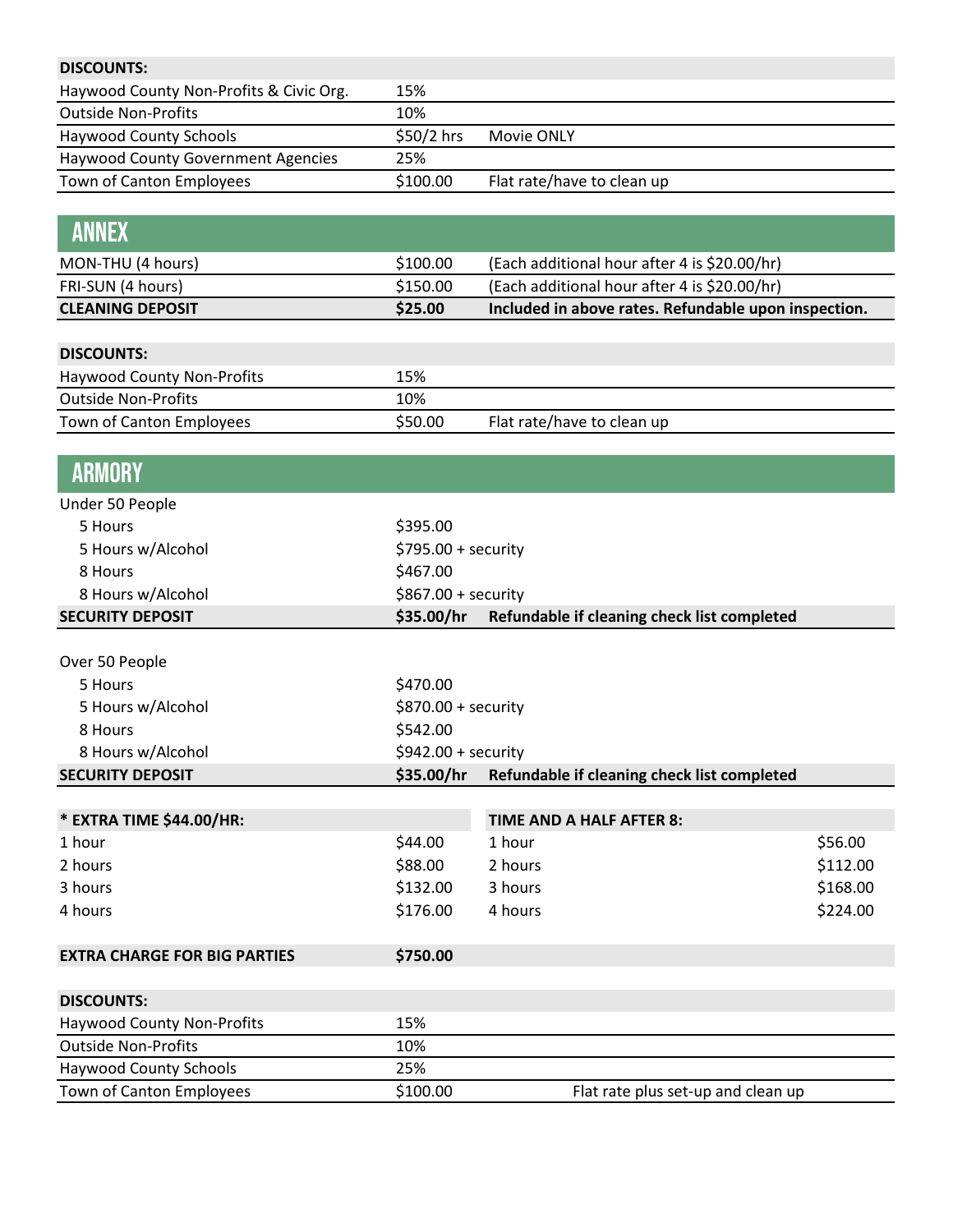## camp hope FREE/day \$50.00/day + security \$150.00/day + security \$200.00/day + security **\$150.00 Refundable upon inspection** \$400.00/day \$1500/week **\$350.00 Refundable upon inspection** 51+ people **SECURITY DEPOSIT** Grounds, Open Air Pavillion & Restrooms 0-10 people 11-20 people 21-50 people **SECURITY DEPOSIT** Daily Rate Weekly Rental (6 days/5 nights) All Facilities

| <b>GREEN SPACES</b>           |              |                        |
|-------------------------------|--------------|------------------------|
| <b>Recreation Park (West)</b> | \$150.00/day | Maximum of 16 hour use |
| <b>Recreation Park (East)</b> | \$150.00/day | Maximum of 16 hour use |
| Sorrells Street Park (North)  | \$100.00/day | Maximum of 16 hour use |
| Sorrells Street Park (South)  | \$100.00/day | Maximum of 16 hour use |
| Water Wheel Park              | \$50.00/day  | Maximum of 16 hour use |
| Chestnut Mountain             | \$150/day    | Maximum of 16 hour use |

| <b>WATER RATES</b>                   |         |                             |         |
|--------------------------------------|---------|-----------------------------|---------|
| Inside                               |         | Outside                     |         |
| Water: 0 to 3,000 gallons            | \$17.00 | Water: 0 to 3,000 gallons   | \$34.00 |
| Water: each 1,000 over               | \$4.20  | Water: each 1,000 over      | \$8.40  |
| Sewer: 0 to 3,000                    | \$8.50  | Sewer: 0 to 3,000           | \$17.00 |
| Sewer: per 1,000 additional          | \$2.10  | Sewer: per 1,000 additional | \$4.20  |
| Sale of Bulk Water per 1,000 gallons | \$7.40  |                             |         |
| <b>Connection Service Fee</b>        | \$50.00 |                             |         |
| <b>Re-Connection Fee</b>             | \$75.00 |                             |         |

| <b>GARBAGE COLLECTION</b> |         |
|---------------------------|---------|
| <b>Monthly Rate</b>       | \$13.50 |

| <b>WATER TAP FEES</b> |         |             |         |
|-----------------------|---------|-------------|---------|
| Inside                |         | Outside     |         |
| Size: 3/4             | \$3,500 | Size: 3/4   | \$4,000 |
| Size: 1               | \$3,600 | Size: 1     | \$4,100 |
| Size: 1 1/2           | \$3,700 | Size: 1 1/2 | \$4,200 |
| Size: 2               | \$3,800 | Size: 2     | \$4,300 |
| Size: 4               | \$8,000 | Size: 4     | \$8,500 |
| Size: 6               | \$8,500 | Size: 6     | \$9,000 |
| <b>SEWER TAP FEES</b> |         |             |         |
| Inside                |         | Outside     |         |
| Size: 4 & 6           | \$3,500 | Size: 4 & 6 | \$4,000 |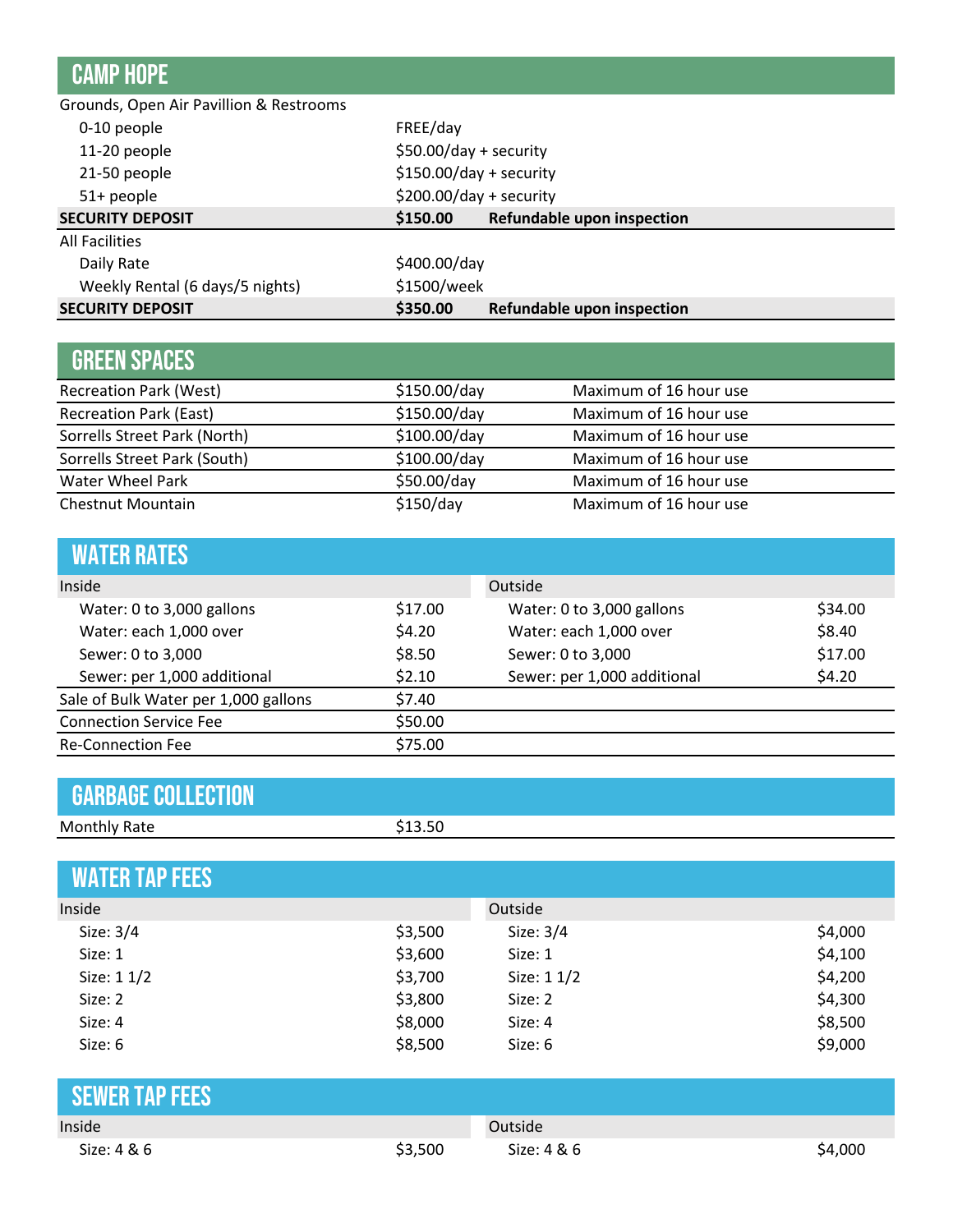| <b>DEVELOPMENT SERVICES</b>           |                        |
|---------------------------------------|------------------------|
| Sketch Plan or Courtesy Review        | \$120.00               |
| Site Plan Review (quasi-judicial)     | \$600.00               |
| Major Subdivision                     | $$300.00 + $8.00/$ lot |
| <b>Construction Plan Review</b>       | \$120.00               |
| Final Plats & Map Recordation         |                        |
| Recombination                         | \$50.00                |
| <b>Boundary Survey</b>                | \$50.00                |
| Right-of-Way Dedication               | \$50.00                |
| Minor Subdivision                     | $$150.00 + $8/$ lot    |
| <b>Major Subdivision</b>              | $$195.00 + $10/$ lot   |
| <b>Resubmittal Fees</b>               | 1/2 original submittal |
| <b>Consultant Review Fees</b>         |                        |
| <b>Consulting Engineer Review</b>     | <b>Actual Cost</b>     |
| <b>Traffic Impact Analysis Review</b> | <b>Actual Cost</b>     |
| <b>Town Attorney Review</b>           | <b>Actual Cost</b>     |
| Wireless Telecommunications           |                        |
| <b>Facility Examination</b>           | <b>Actual Cost</b>     |

| <b>PLANNING &amp; ZONING FEES</b>        |          |                                       |
|------------------------------------------|----------|---------------------------------------|
| Land Development Ordinace Text Amendment | \$600.00 |                                       |
| Zoning Map Amendment                     |          | Includes Comprehensive Plan amendment |
| <b>General Use District</b>              | \$600.00 |                                       |
| <b>Conditional District</b>              | \$800.00 |                                       |
| Planned Unit Development                 | \$800.00 |                                       |
| <b>Public Hearing Notification Fee</b>   |          | \$2.00 per property required          |

| <b>PLANNING &amp; ZONING COMPLIANCE REVIEW &amp; ISSUANCE</b> |          |                        |  |  |
|---------------------------------------------------------------|----------|------------------------|--|--|
| <b>Zoning Compliance Permit</b>                               | \$50.00  |                        |  |  |
| <b>Accessory Use/Structure Permit</b>                         | \$50.00  |                        |  |  |
| Fence Approval Permit                                         | \$25.00  |                        |  |  |
| ABC License Inspection Permit & Letter                        | \$100.00 |                        |  |  |
| <b>Business Registration</b>                                  | \$25.00  | To be renewed annually |  |  |

| <b>PLANNING &amp; ZONING REVIEW (REQUIRING CAL OF PB OR BOA)</b> |          |                                   |  |
|------------------------------------------------------------------|----------|-----------------------------------|--|
| Development Plan Review                                          | \$100.00 | Requiring Planning Board approval |  |
| <b>General Rezoning Request</b>                                  | \$100.00 | Application & Review              |  |
| Variance Request                                                 | \$200.00 | <b>Board of Adjustments</b>       |  |

| COMMERCIAL SIGN PERMIT REVIEW & ISSUANCE |          |
|------------------------------------------|----------|
| Sign Permit                              | \$100.00 |
| Sign with Electrical Permit              | \$125.00 |

## Subdivision of property (review & consultation)